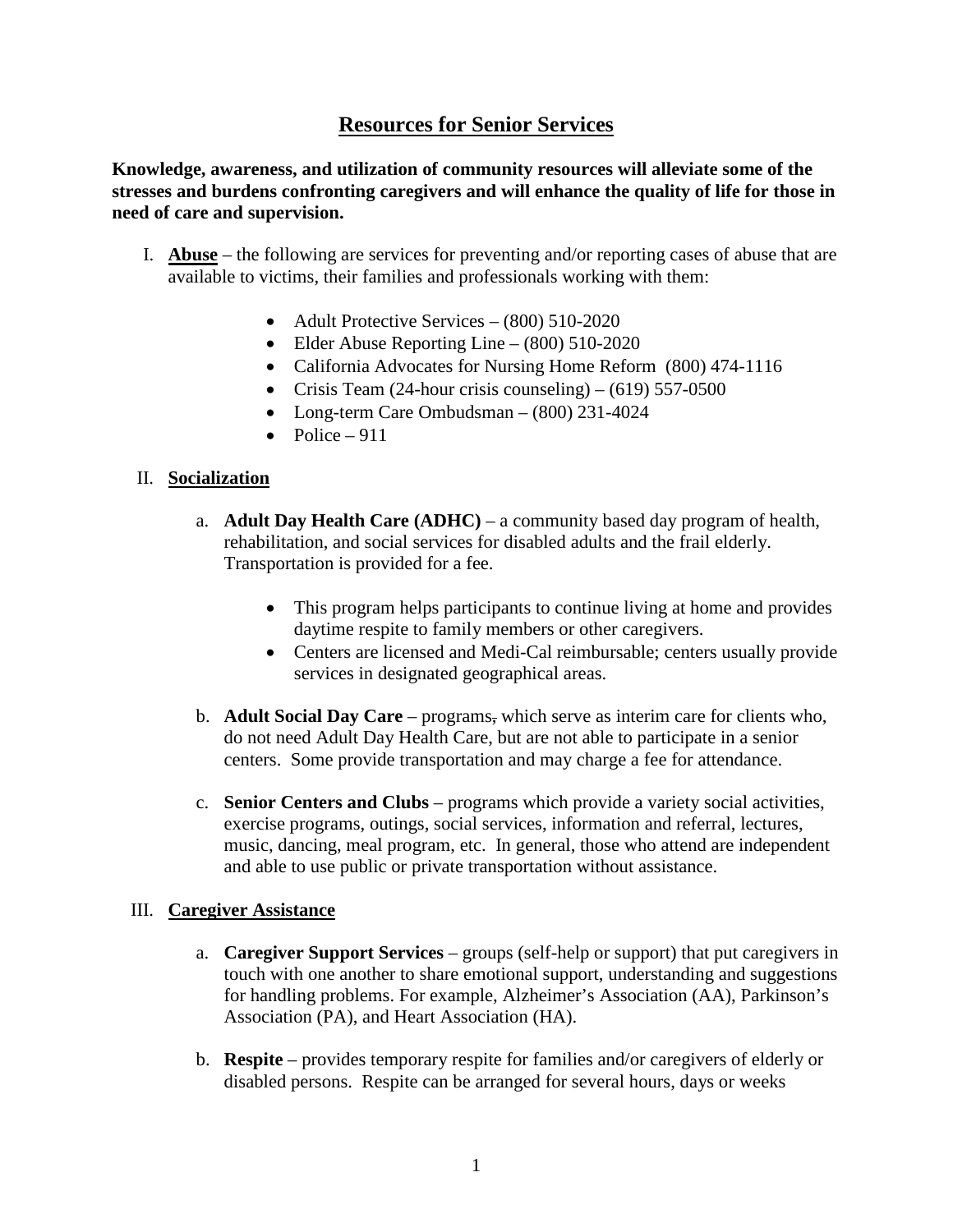depending on what is selected and needed. For example, Southern Caregiver Resource Center (SCRC), AA, and PA.

- There are organizations that provide information and referral about respite.
- Types of respite care include out-of-town care, in-home care, overnight, and out-of-home care.
- IV. **Case Management –** a program in which case managers (private and non-profit) coordinate all social, medical, and psychiatric services for clients with the intent of stabilizing clients at their current levels of care for a fee.
	- Services can include support on an on-going basis, ongoing assessment of needs and care planning.
	- Ensures a more stable environment.
	- Includes implementation, and coordination of program delivery as well as follow-up and reassessment.
	- Case managers work hand-in-hand with caregivers and other service providers.

## V. **Home Management and Safety**

- a. **Emergency Response Systems** are services that bring help within minutes with a touch of a portable help button.
	- Response systems provide immediate help 24 hours per day.
	- Provide peace of mind and independence to the users.
	- Provide respite and reassurance for family and caregivers.
- b. **In-Home Support and Homemaker Services** provide in-home supportive care and services ranging from homemakers to registered nurses.
	- Some agencies screen and bond attendants.
	- Some provide referrals; clients and/or caregivers must interview and screen.
	- Some agencies are profit and others are non-profit.
	- Some provide 24-hour care.
	- Medicare and/or Medi-cal cover some services depending on the licensing agency.

### **c. Home-Delivered Meals**

• Meals are available to persons 60 or over that are homebound due to illness, incapacitation, disability, or isolation. (There are programs available for younger disabled individuals also.)